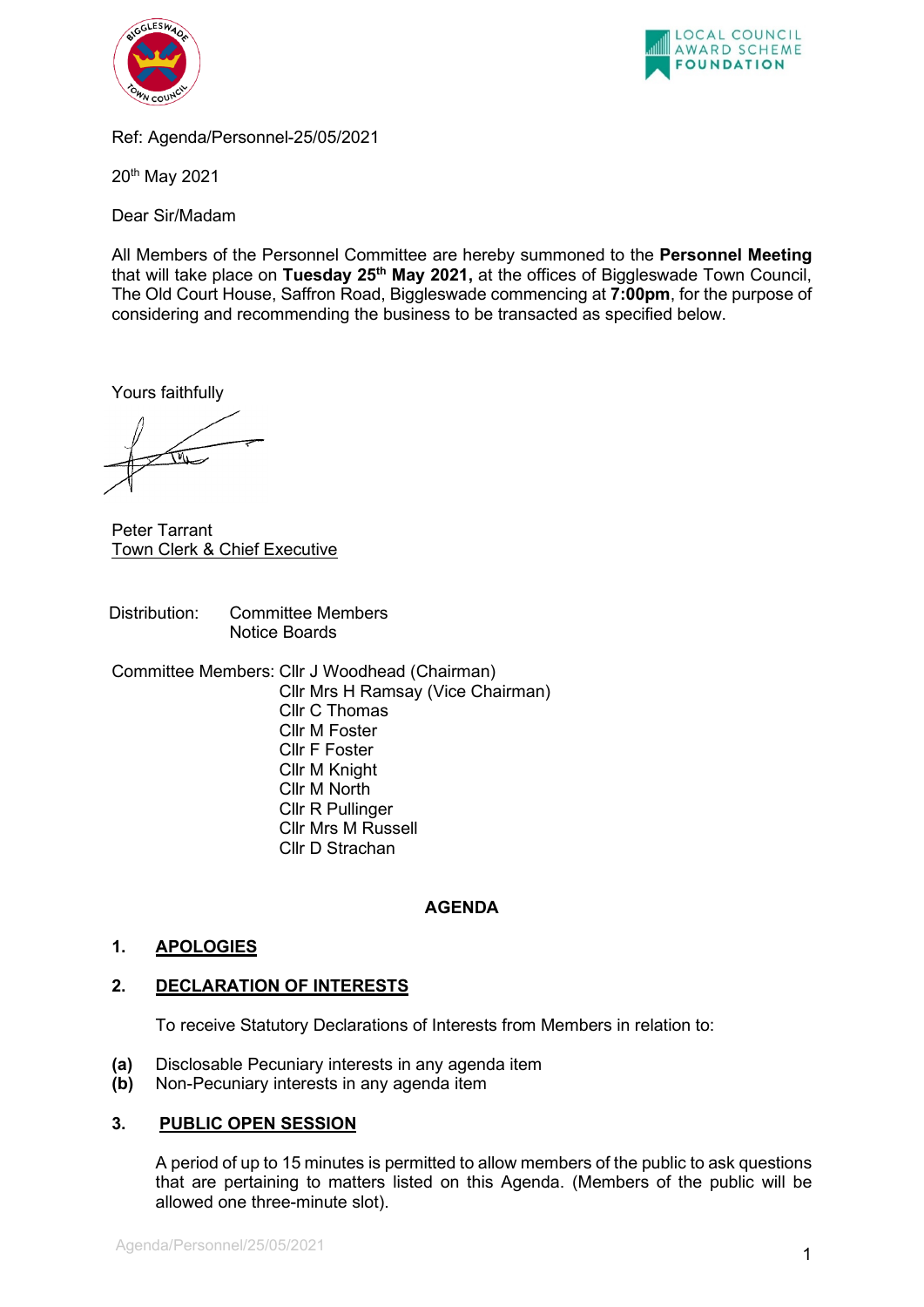Please register in advance for this webinar:

### **[https://zoom.us/webinar/register/WN\\_K4NCLlC1RZWyDcNFbNdJTQ](https://zoom.us/webinar/register/WN_K4NCLlC1RZWyDcNFbNdJTQ)**

Each Speaker will give their name to the Chairman, prior to speaking, which will be recorded in the minutes, unless that person requests otherwise. Each Speaker will be allowed **(one) three-minute slot.**

## **4. MINUTES OF MEETING**

a. For Members to receive and approve the minutes of the Personnel meeting held on **Tuesday, 2nd February 2021**.

## **5. MATTERS ARISING**

a. Minutes of the Personnel meeting held on **Tuesday, 2nd February 2021.**

## **6. ITEMS FOR CONSIDERATION – N/A**

### **7. ITEMS FOR INFORMATION – N/A**

### **8. PUBLIC OPEN SESSION**

A period of up to 15 minutes is permitted to allow members of the public to ask questions. (Members of the public will be allowed **one three-minute slot**).

Please register in advance for this webinar:

### **[https://zoom.us/webinar/register/WN\\_K4NCLlC1RZWyDcNFbNdJTQ](https://zoom.us/webinar/register/WN_K4NCLlC1RZWyDcNFbNdJTQ)**

Each Speaker will give their name to the Chairman, prior to speaking, which will be recorded in the minutes, unless that person requests otherwise. Each Speaker will be allowed **(one) three-minute slot**.

### **9. EXEMPT ITEMS**

The following resolution will be **moved** that is advisable in the public interest that the public and press are excluded whilst the following exempt item issue is discussed.

(10a. Public Realm Staffing Review) (10b. HR Update) (10c. Commercial Contract Termination)

Pursuant to section 1(2) of the public bodies (Admission to Meetings) Act 1960 Council **resolve** to exclude the public and press by reason of the confidential nature of the business about to be transacted.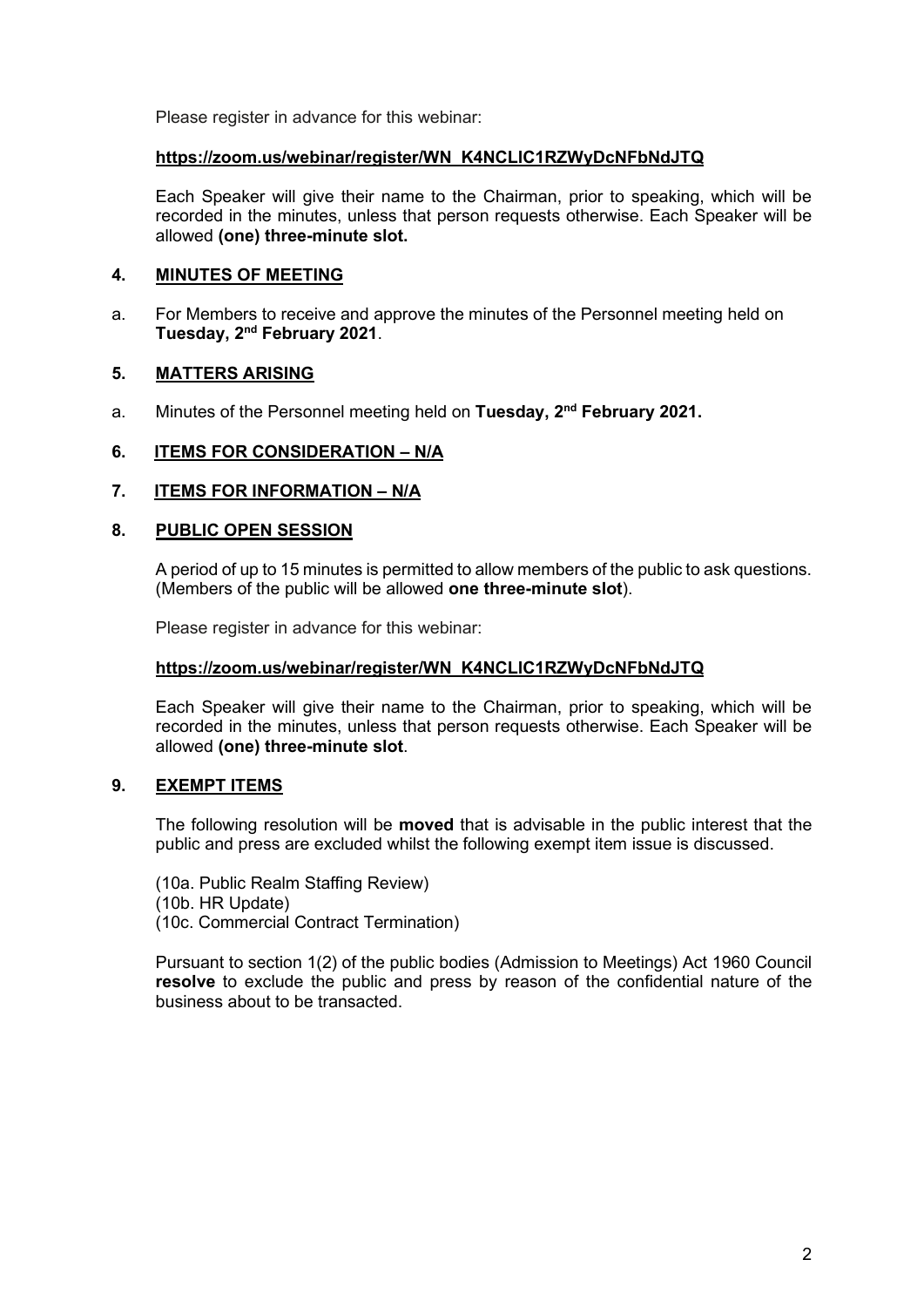



#### **MINUTES OF THE PERSONNEL COMMITTEE MEETING HELD ON TUESDAY 2nd FEBRUARY 2021 AT 7PM VIA ZOOM WEBINAR FUNCTION**

## **PRESENT:**

Cllr J Woodhead (Chairman) Cllr C Thomas (Vice Chairman) Cllr M Foster Cllr F Foster Cllr M Knight Cllr M North Cllr R Pullinger Cllr H Ramsay Cllr M Russell Cllr D Strachan

Mr P Tarrant – Town Clerk & Chief Executive, Biggleswade Town Council Mr P Truppin – Assistant Town Clerk, Biggleswade Town Council Ms Nina Villa – Assistant Town Clerk, Biggleswade Town Council Mrs S van der Merwe – Meeting Administrator, Biggleswade Town Council

Members of Public – 0

#### **Meeting Formalities:**

Following a reminder to meeting attendees, both panel and public, that this is a formal meeting, the Chairman advised that members of the public will be given an opportunity to speak during public open session but not at other times. The meeting is being filmed and by being present attendees are deemed to have agreed be filmed and to the use of those images and sound recordings. The Chairman advised that attendees should not disclose any personal information of individuals as this would infringe the Data Protection Rights of the individual. The Chairman asked everyone to mute their microphones when not speaking.

Members and Officers observed a 1-minute silence in memory of Captain Tom Moore, a Bedfordshire resident and COVID-19 Fundraiser, who passed away on 2 February 2021.

### **1. APOLOGIES**

None.

### **2. 1. DECLARATION OF INTERESTS**

To receive Statutory Declarations of Interests from Members in relation to:

- **(a)** Disclosable Pecuniary interests in any agenda item None.
- **(b)** Pecuniary interests in any agenda item None.

### **3. PUBLIC OPEN SESSION**

There were no questions from the member of the public present.